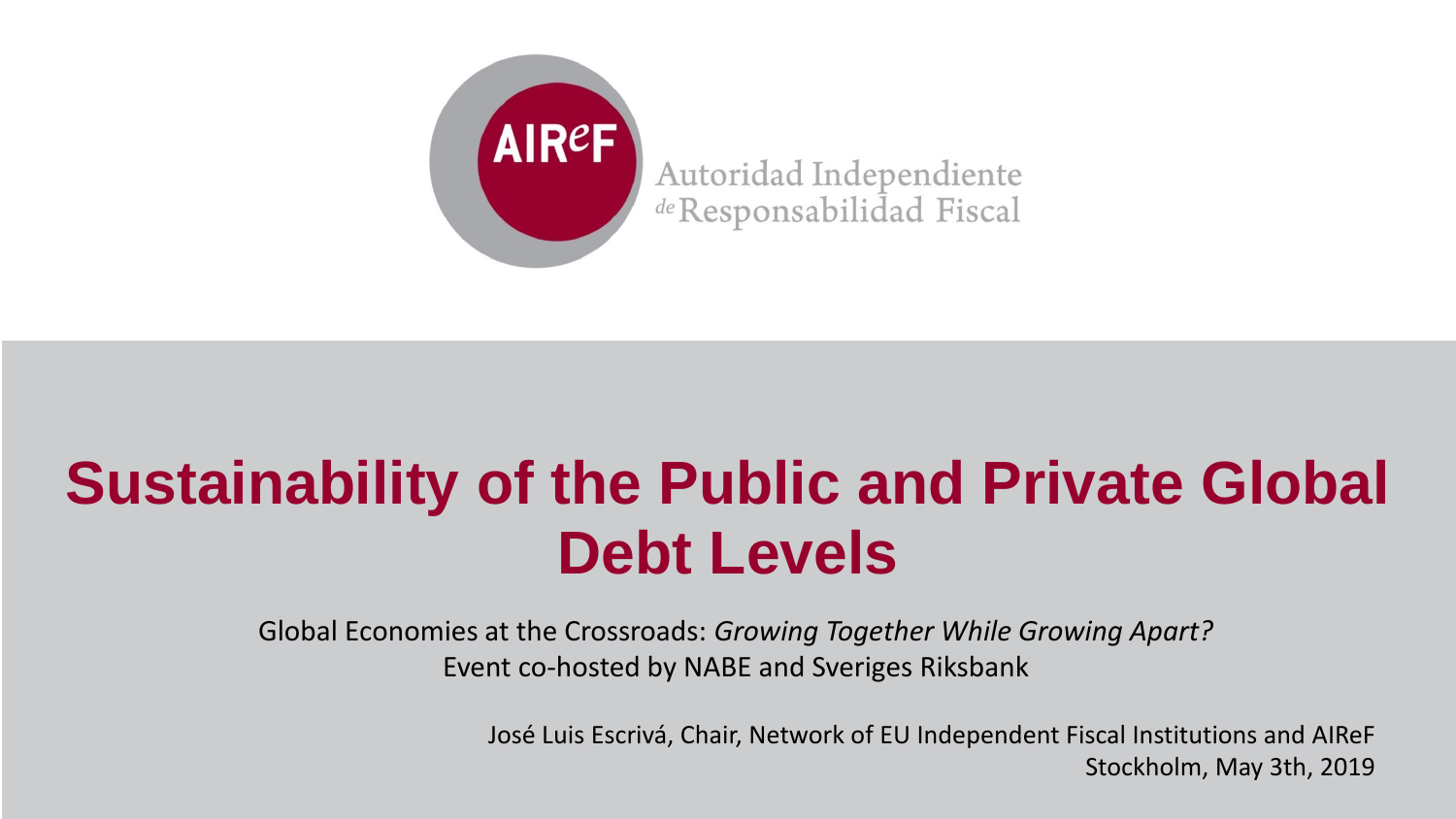#### **Are we headed towards a new debt sustainability paradigm?** 1

# **Europe is different** 2

#### 3 **Underlying risks going ahead**

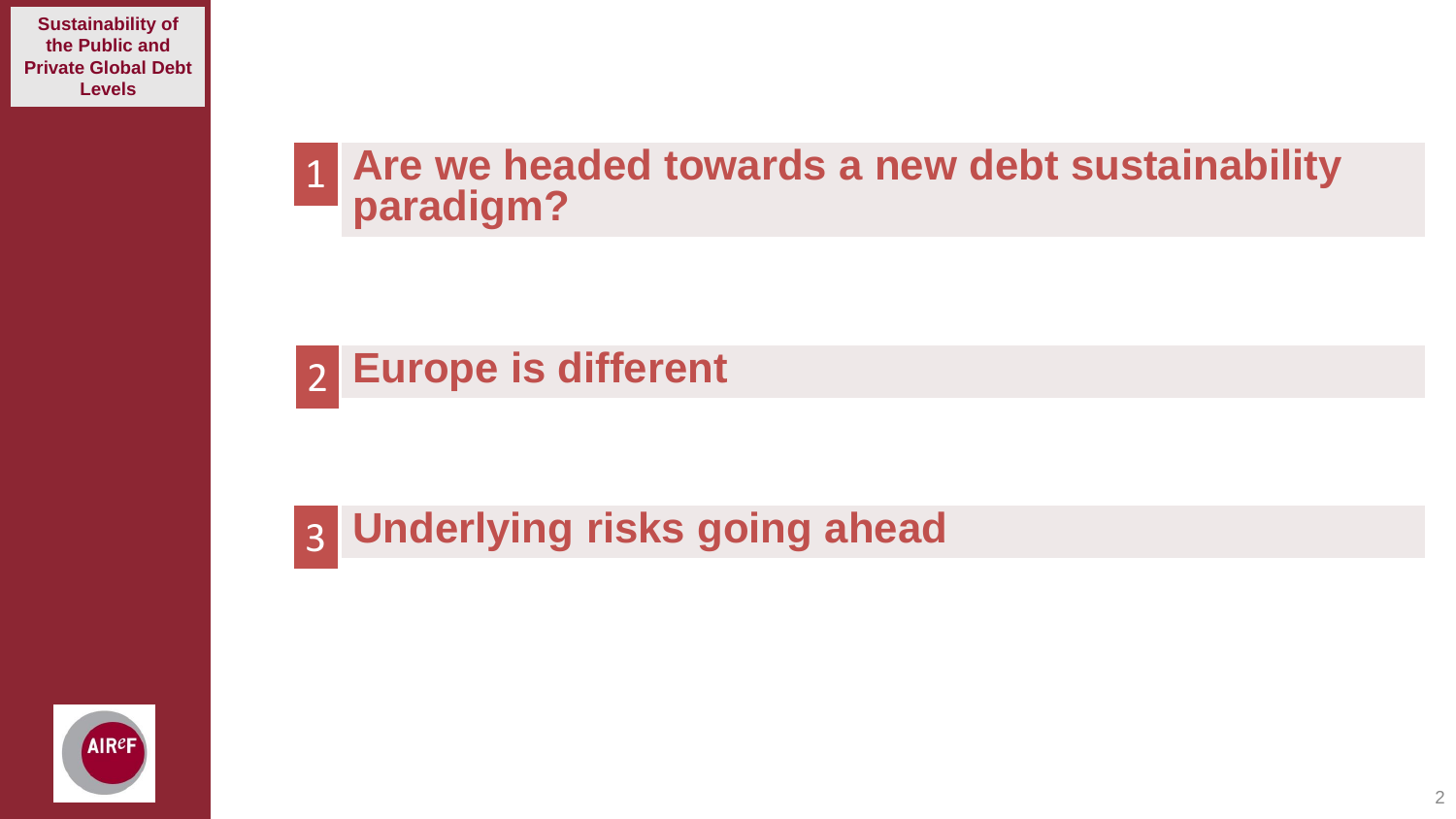**the Public and Private Global Debt** 

**1.New paradigm**

**2.Europe is different**

**3.Risks ahead**



**Levels Public debt and crisis episodes in European countries (in % GDP)**



Source: Jordà-Schularick-Taylor Macrohistory database and \*Reinhardt&Rogoff

AIR<sub>eF</sub>

3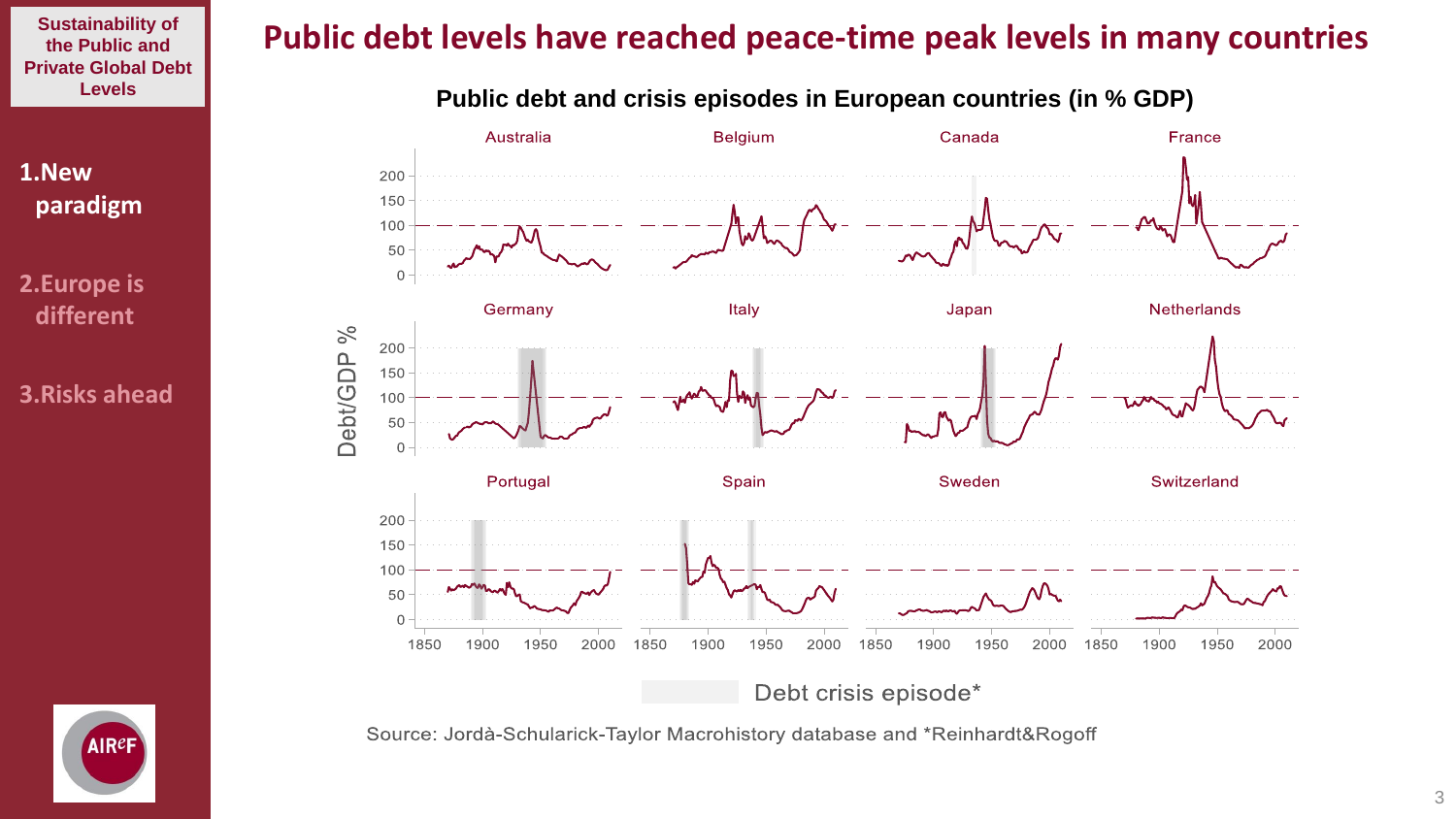**1.New paradigm**

**2.Europe is different**

**3.Risks ahead**

## **A question arises: do deficits matter in a low interest rate world?**

**Average projected interest-growth differential for developed economies (2019-2022)**



Modern Monetary Theory advocates for an inflationary, instead of a budgetary constraint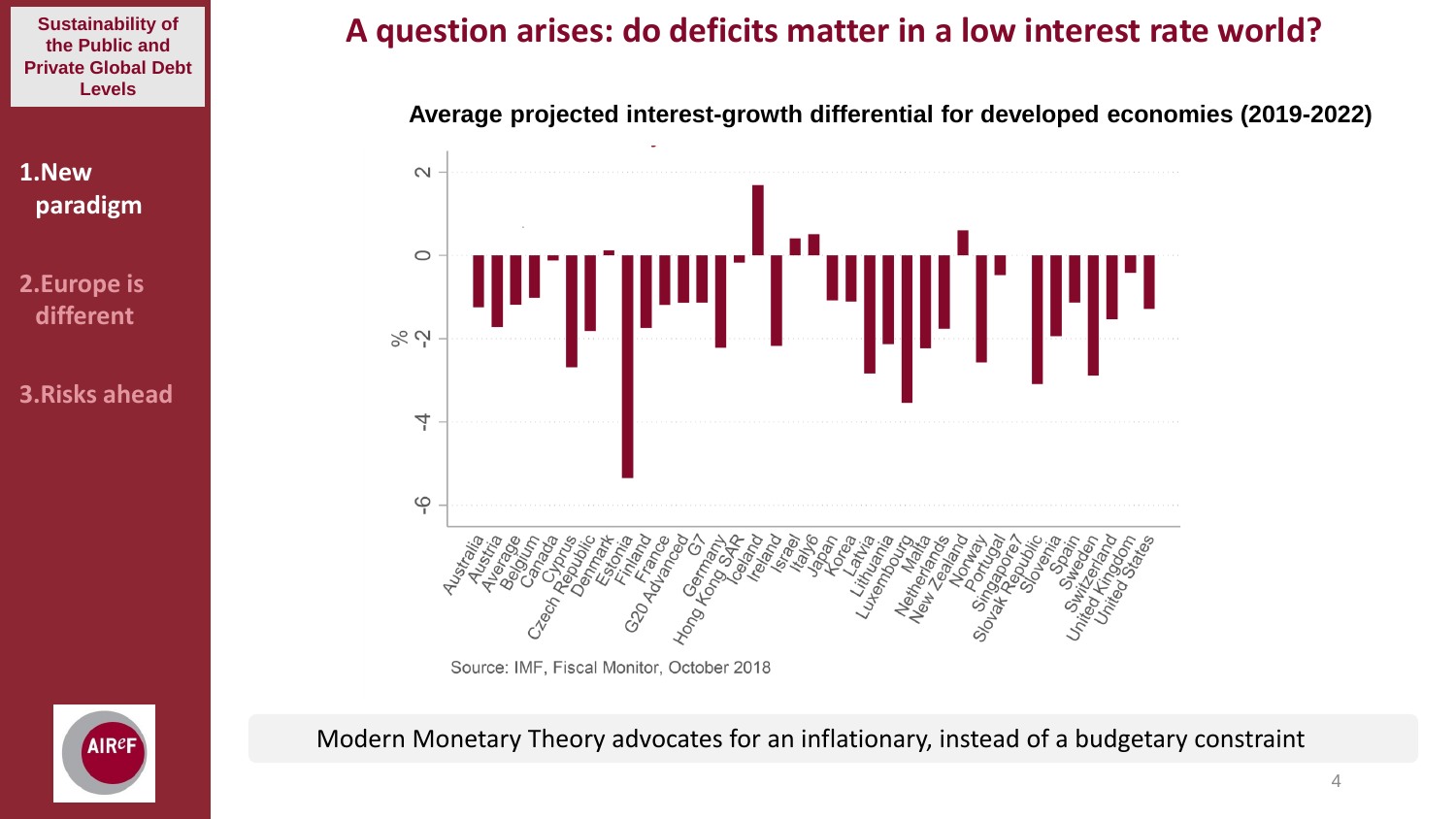**1.New paradigm**

**2.Europe is different**

**3.Risks ahead**



Shift of focus from sustainability to fiscal space (e,g. IMF)

MMT public debt not only doesn't matter: the more the better! (public debt is a public good)

*Recent mainstream sources: "Low interest rates imply that public debt may have small fiscal and welfare costs. You can use it, if you use it wisely" (*Blanchard's 2019 AEA Presidential Lecture *)*

## **A question arises: do deficits matter in a low interest rate world?**



Episodes of g>r: not so rare in developed countries

Source: Jordà-Schularick-Taylor Macrohistory database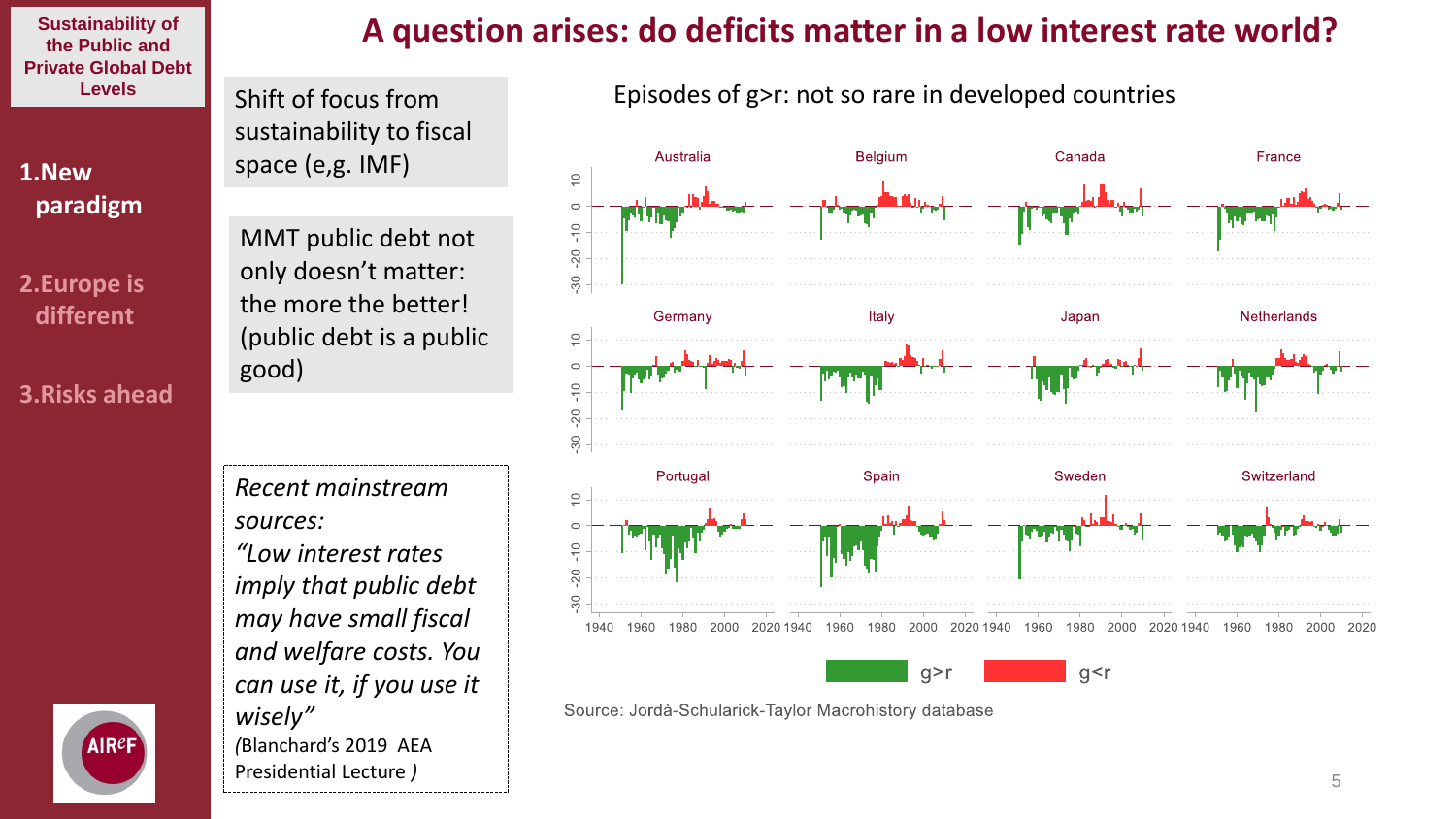| <b>Sustainability of</b>   |
|----------------------------|
| the Public and             |
| <b>Private Global Debt</b> |
| <b>Levels</b>              |

**1.New paradigm**

**2.Europe is different**

**3.Risks ahead**

| implications                                     |                                                                                                                                                                                                                      |
|--------------------------------------------------|----------------------------------------------------------------------------------------------------------------------------------------------------------------------------------------------------------------------|
| <b>Monetary</b><br>policy                        | • If r <g 100%="" a="" are<br="" debts="" even="" extended="" for="" gdp="" of="" period="" time="">not a problem. New normal. What's the actual fiscal space?</g>                                                   |
|                                                  | • Even without inflation, too low interest rates may give rise to<br>misallocation of resources and create bubbles                                                                                                   |
|                                                  | • And what about if there is an unexpected bout of inflation                                                                                                                                                         |
|                                                  |                                                                                                                                                                                                                      |
| <b>Fiscal</b>                                    | • Increasing pressure for a bigger role for fiscal policy                                                                                                                                                            |
| dominance                                        | • It would imply subsidiary role for CBs: particularly doggy in EMU<br>with no equivalent European institution to the ECB on the fiscal<br>policy side able to take the lead in managing euro-area business<br>cycle |
|                                                  |                                                                                                                                                                                                                      |
| <b>Risk of</b><br>overburdening<br>fiscal policy | Dealing with inequality and the menace of populism                                                                                                                                                                   |
|                                                  | • Public debt increase associated to ageing is a done deal                                                                                                                                                           |

**Switching from a Budget to an Inflation Constraint has important policy** 

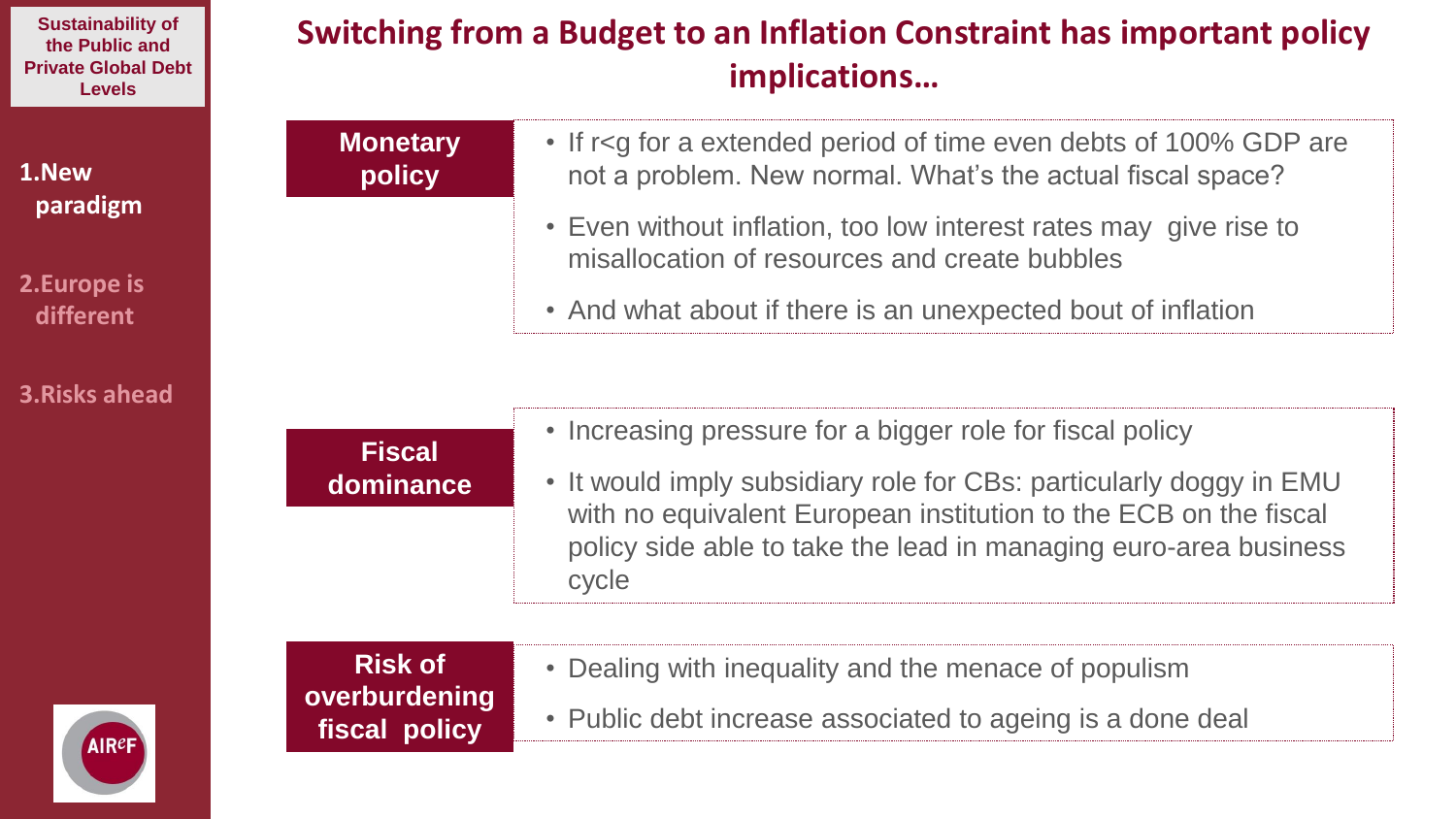**1.New paradigm**

**2.Europe is different**

**3.Risks ahead**

**Switching from a Budget to an Inflation Constraint might not be a good idea in the multiple equilibria-prone EMU. The two main set of factors behind the previous debt crisis may still be looming** 

**DOMESTIC POLICIES INCONSISTENT WITH A SINGLE CURRENCY**

▪ **Lack of discipline in the absence of exchange rate and monetary policy**

> ▪ **Insufficient real convergence**

**Competitiveness losses and free riders out of the EU fiscal rules**

### **COORDINATION FAILURE**

- **Design and governance problems**
- **Non cooperative behaviors and renationalization of decisions in response to the crisis**
- Lack of common tools to face **the crisis**

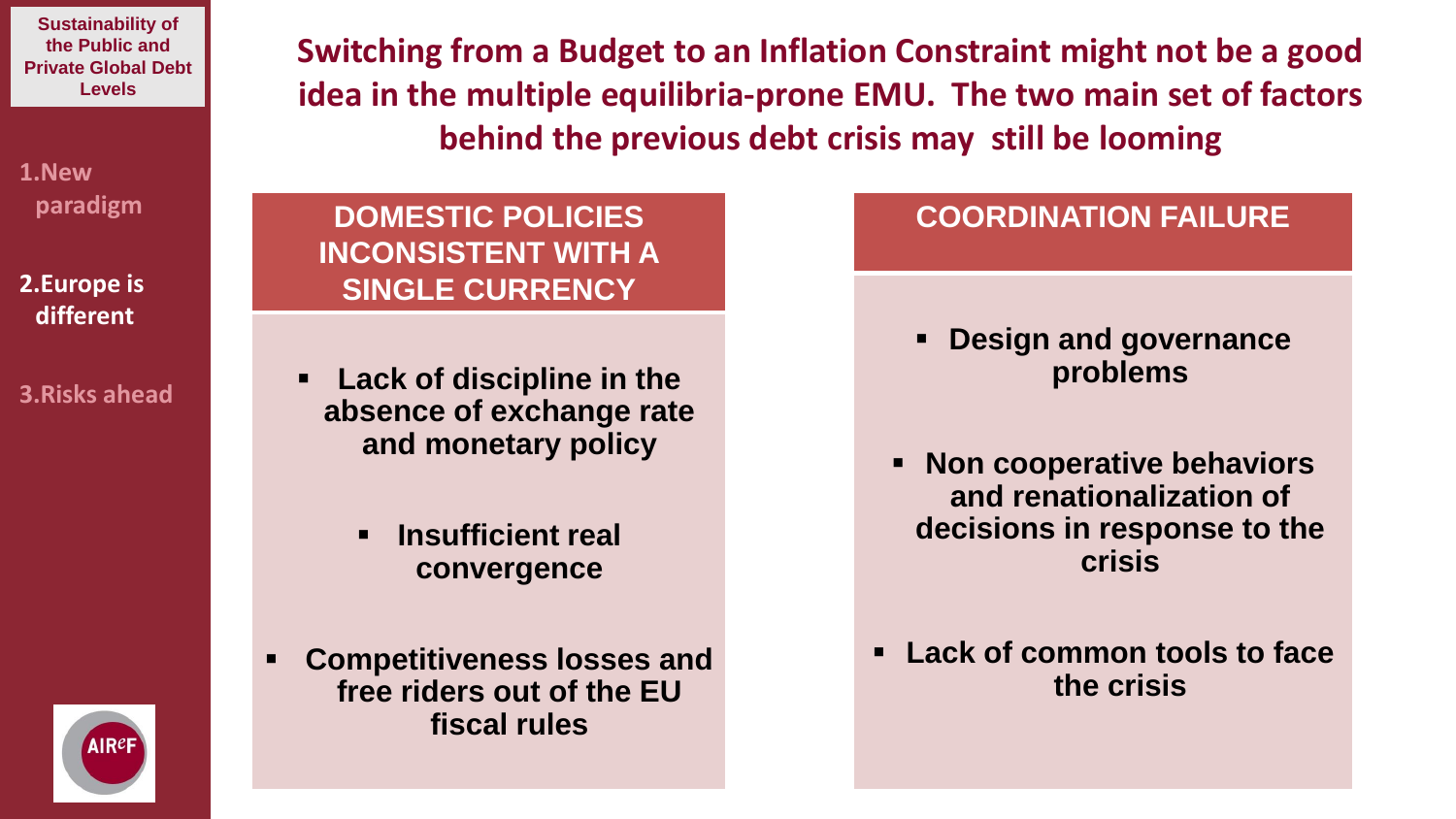**1.New paradigm**

**2.Europe is different**

**3.Risks ahead**

# **Weaknesses still matter in Europe 1. Trust by markets not granted**





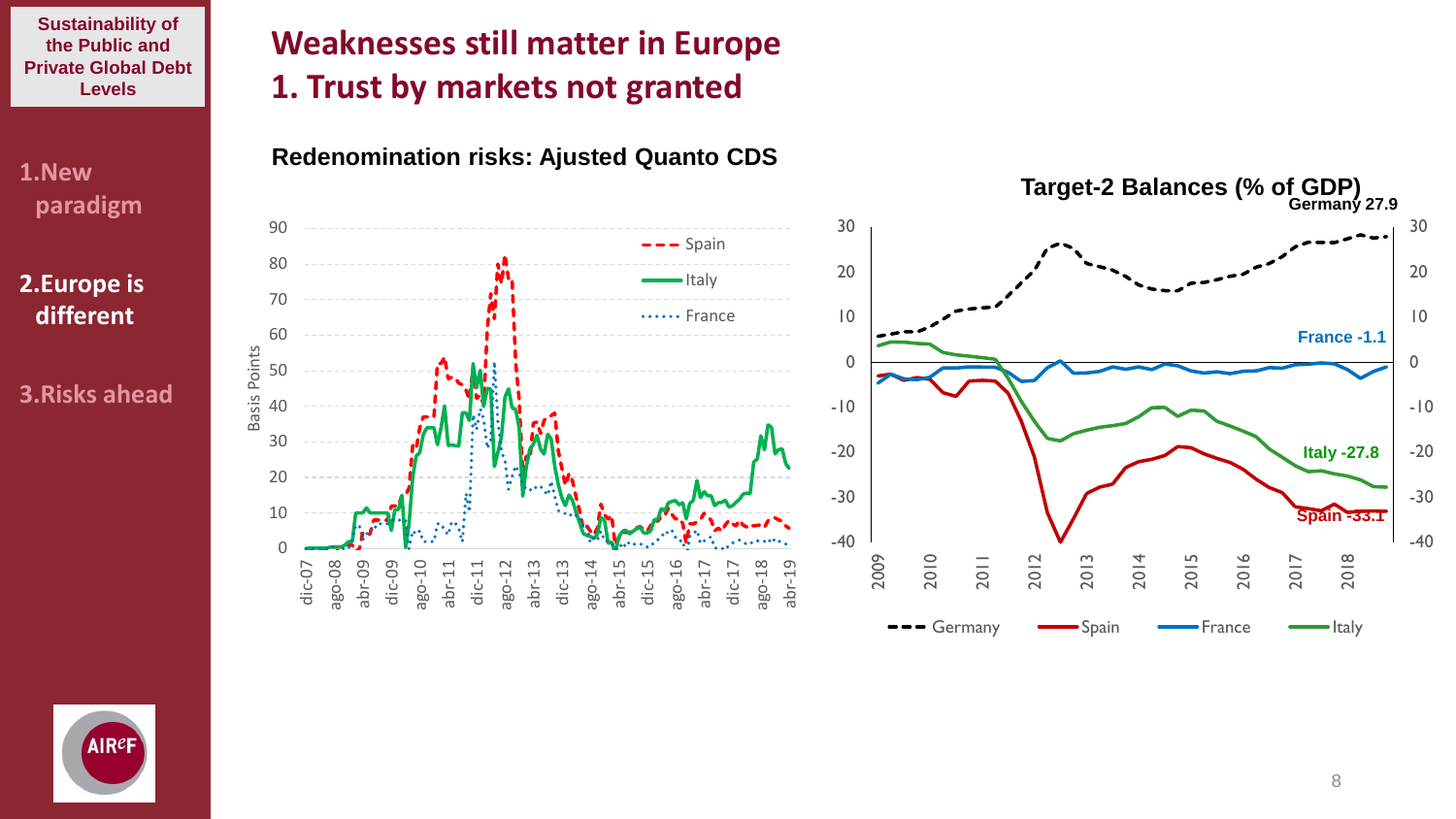**1.New paradigm**

**2.Europe is different**

**3.Risks ahead**



### **Weaknesses still matter in Europe**

**2. The recent private deleveraging process was mostly channeled by an increase in public indebtedness but crowding-out effects cannot be excluded**

**Correlation between private and public debt change in 2001-2009 and 2009-2017**



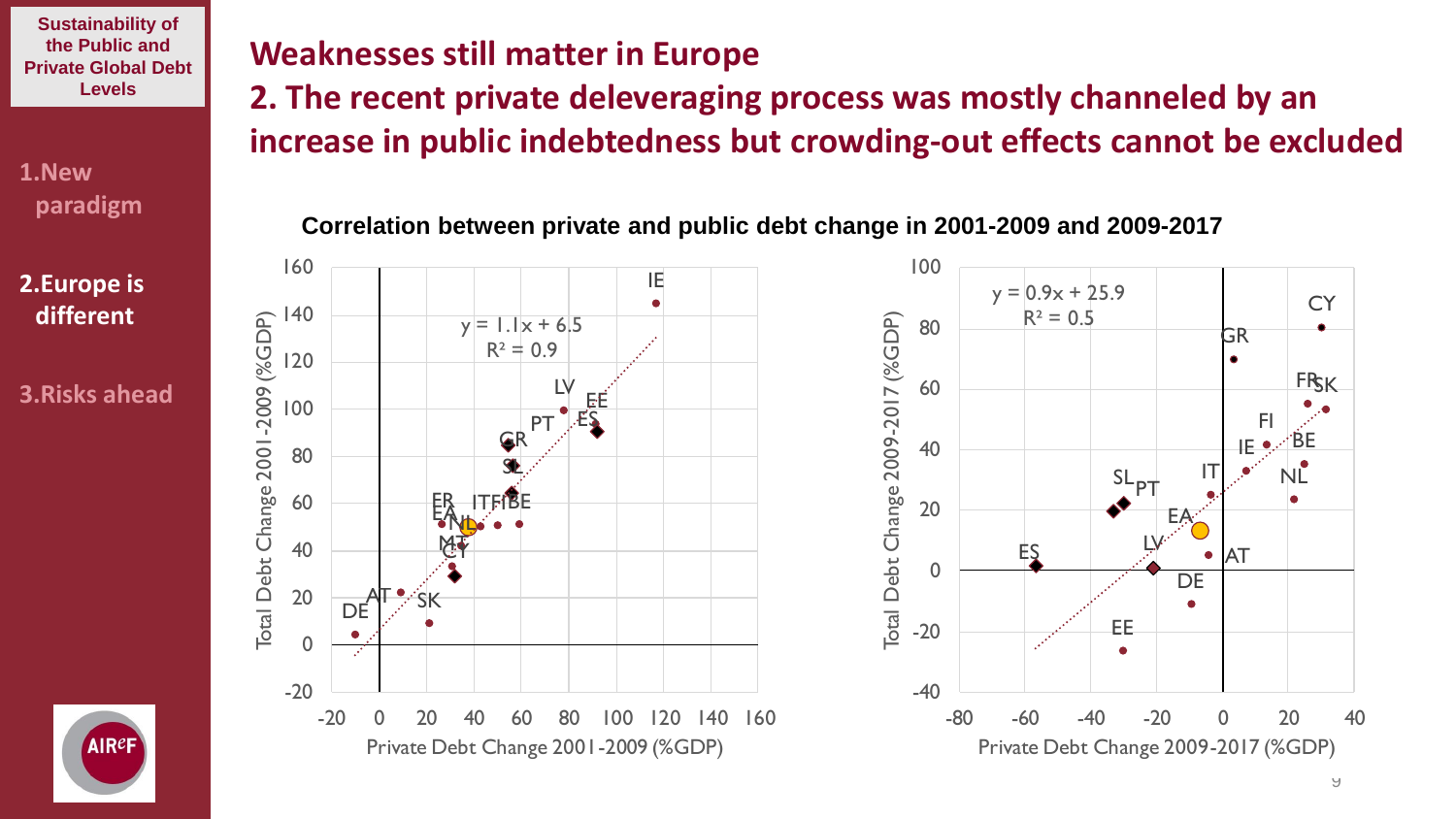**1.New paradigm**

**2.Europe is different**

**3.Risks ahead**

## **Weaknesses still matter in Europe**

**3. Banks public debt holdings are diverging, with Italy and Spain well above pre-crisis levels…**

**Bank's sovereign Debt Holdings (% of Total Assests)**





- QE policies have been channeled to crisis countries.
- The transfer risk from sovereign to the banking sector is large in IT and ES.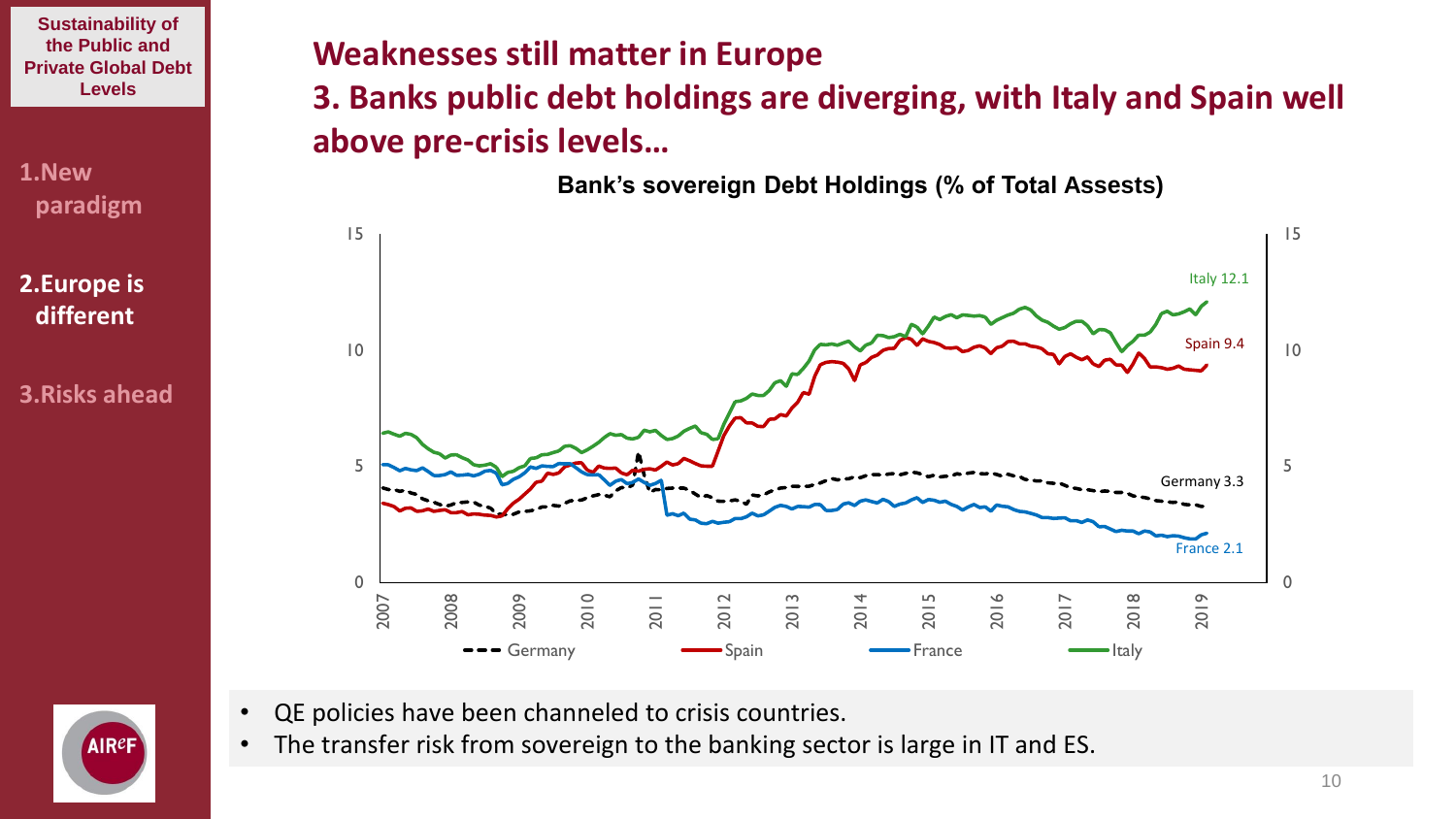**1.New paradigm**

**2.Europe is different**

**3.Risks ahead**



**Banks' CDS (in bps)**

**4. And there are still dark spots in the banking sector…**

Source: Reuters Datastream.

**Weaknesses still matter in Europe**

- CDS of German (and Italian) Banks above 100 bps
- However, significant positive differentiation in other financial systems such as Spain in recent months

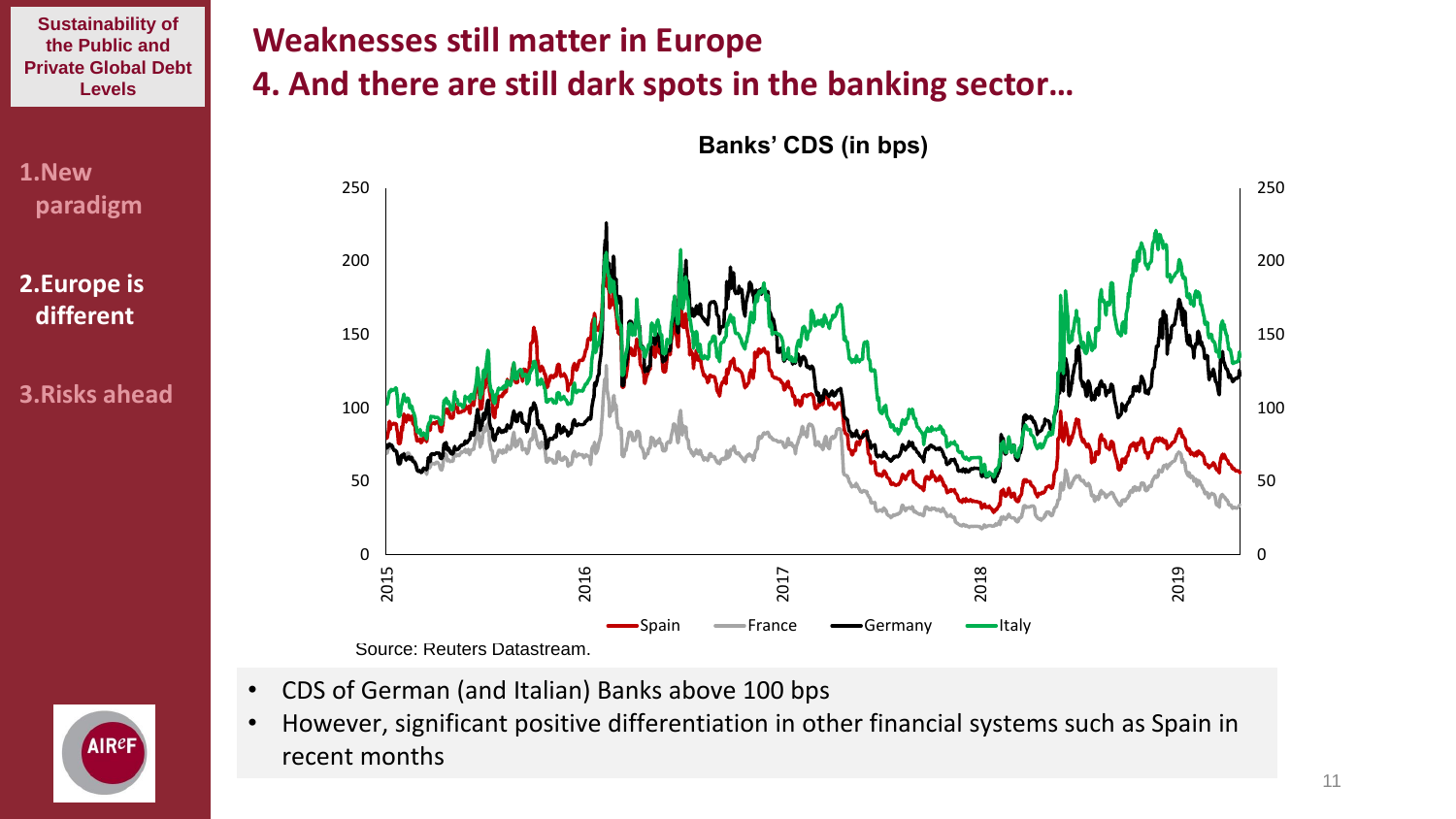**1.New paradigm**

**2.Europe is different**

**3.Risks ahead**

AIRef



**5. The European Sovereign-Banks feedback loop is still very strong** 



- Is Germany really the US of EMU?
- Markets have not been convinced by recent institutional reforms in the Euro Area architecture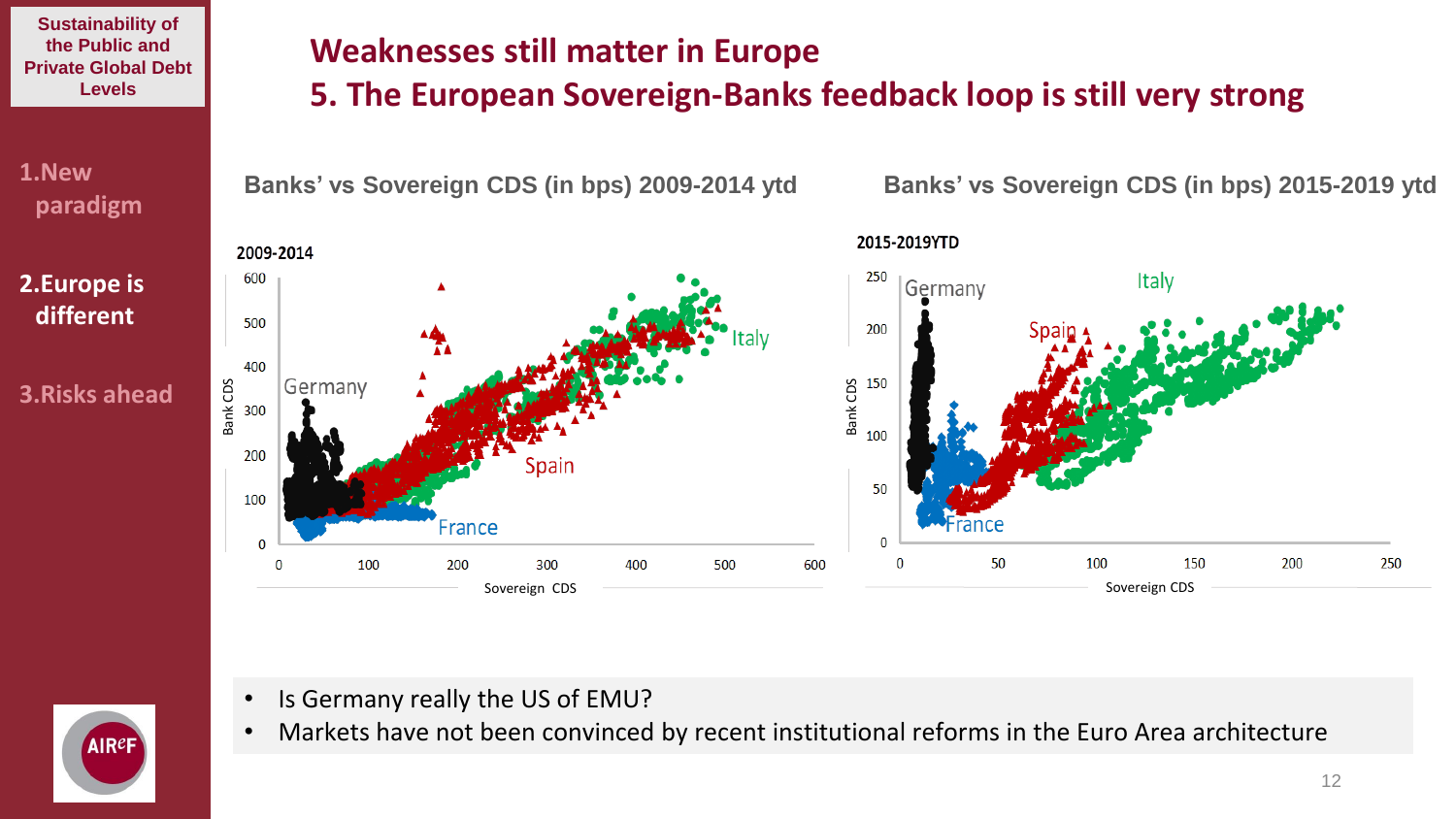#### **the Public and Private Global Debt Levels**

### **1.New paradigm**

**2.Europe is different**

#### **3.Risks ahead**



• Competitiveness divergence between Germany and Italy increases welfare gap



# **Looking ahead, there are structural weaknesses within main Euro Area countries Sustainability of**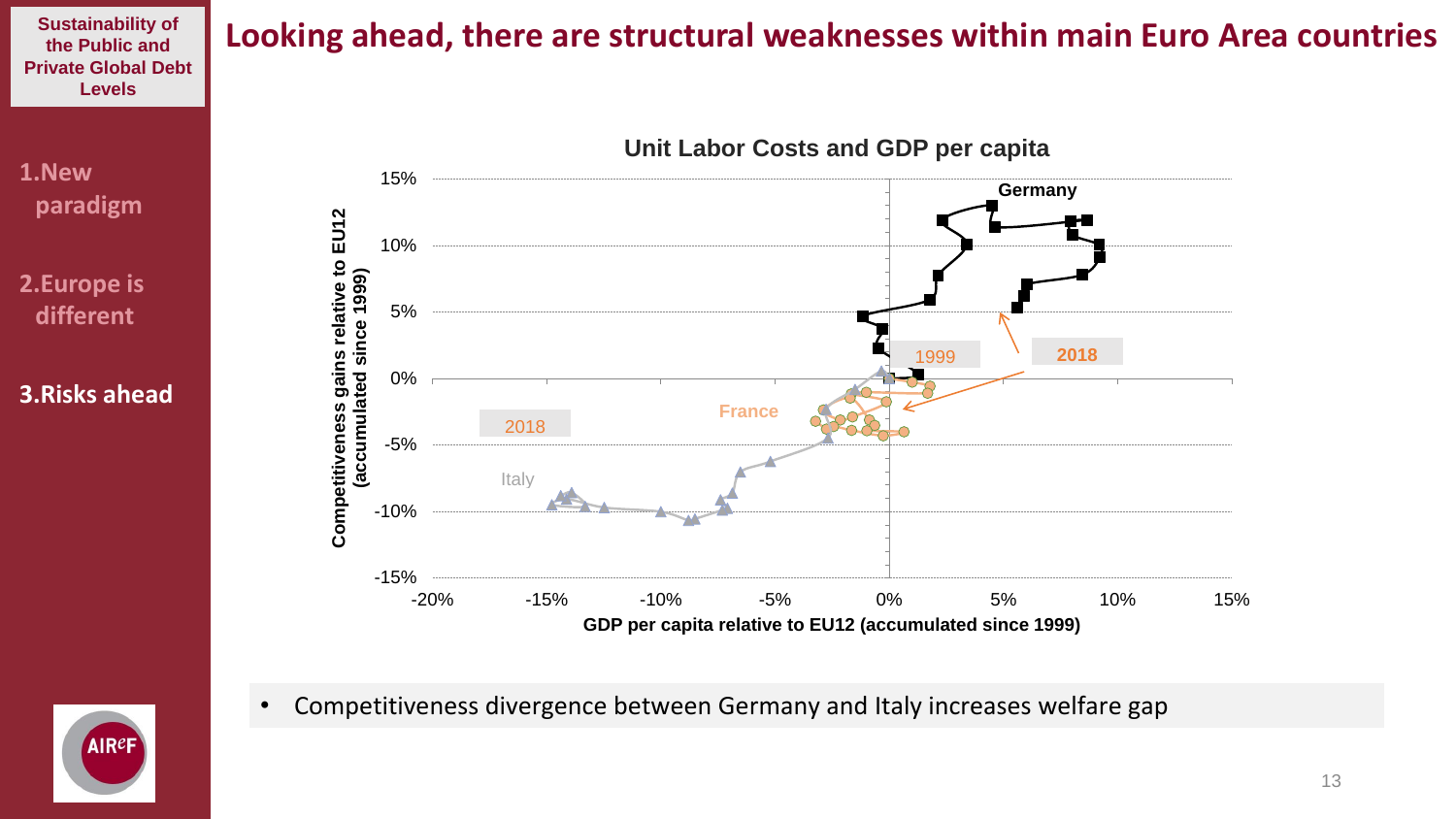# **Looking ahead, there are structural weaknesses within main Euro Area countries Sustainability of**

**Unit Labor Costs and Export Share**



**AIR<sub>eF</sub>** 

**the Public and Private Global Debt Levels**

**1.New** 

**paradigm**

**2.Europe is**

**different**

**3.Risks ahead**

• Competitiveness decreases in France comparable to Italy's, but without similar losses of welfare because…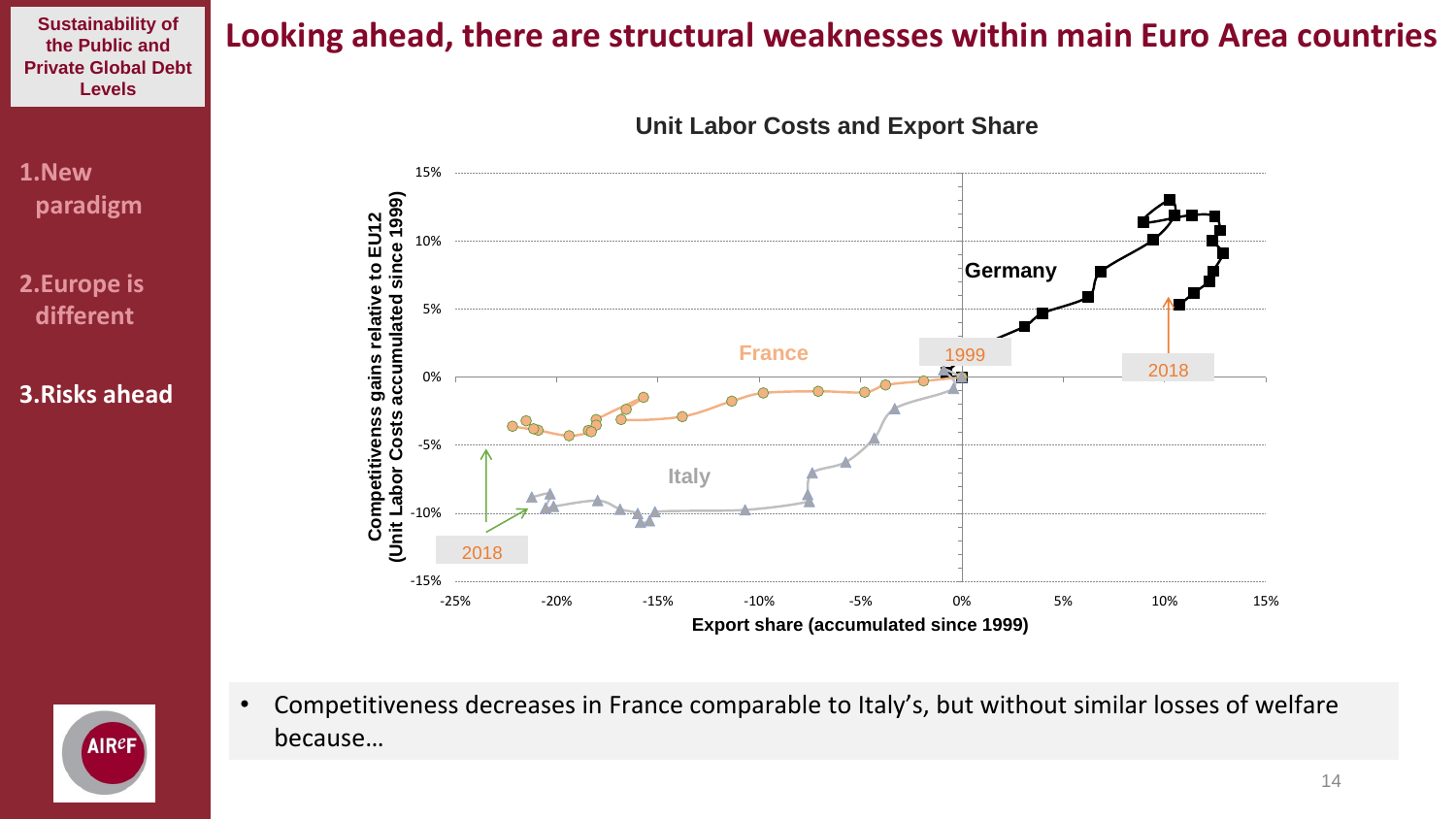#### **the Public and Private Global Debt Levels**

# **Looking ahead, there are structural weaknesses within main Euro Area countries Sustainability of**

**Export Share and External Debt**



**2.Europe is different**

#### **3.Risks ahead**





• …France has compensated its external balance deterioration with strong external indebtedness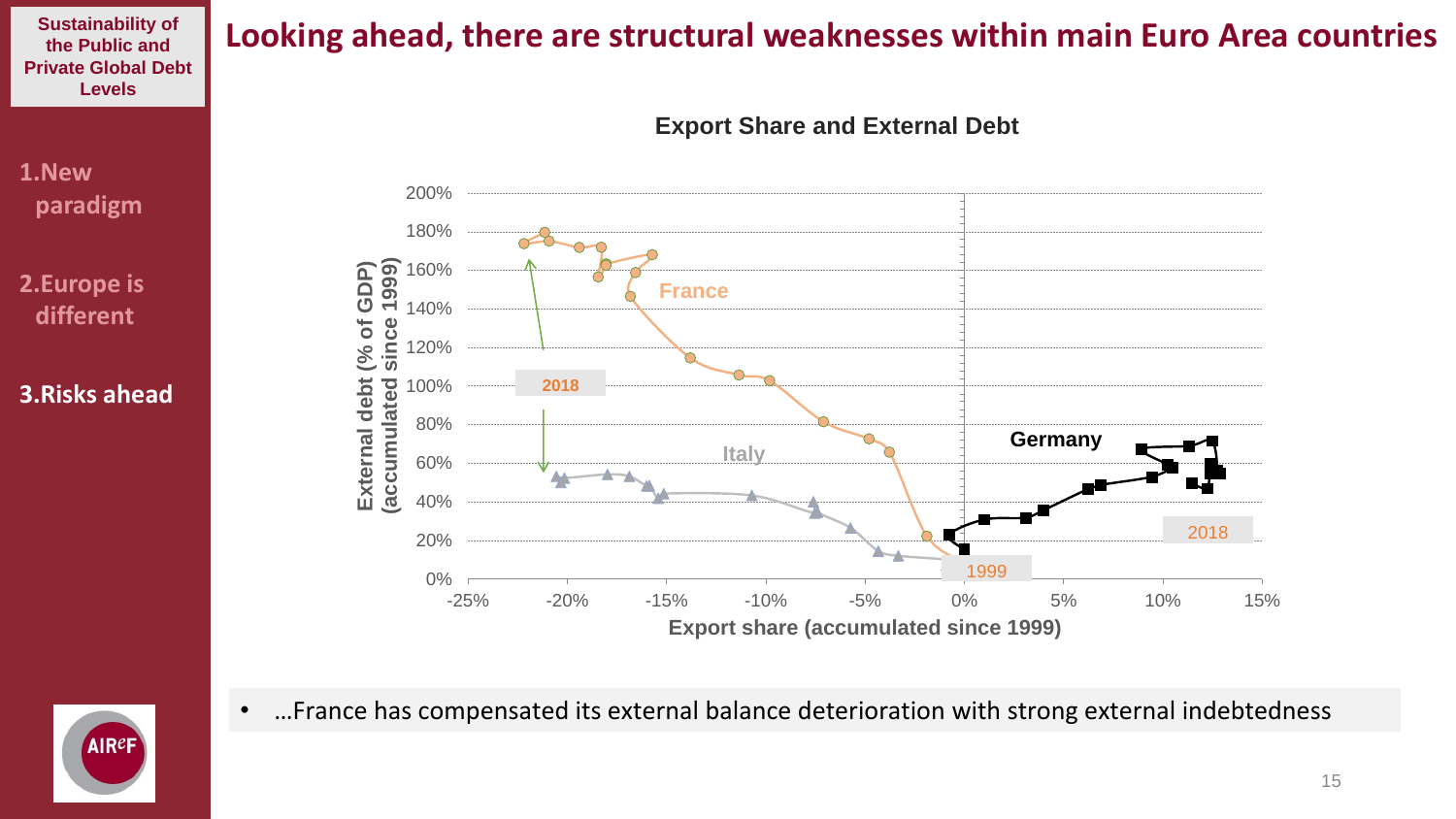**the Public and Private Global Debt Levels**

**1.New paradigm**

**2.Europe is different**

**3.Risks ahead**



◆ BEL  $\blacklozenge$  FIN ♦ GREEC  $\blacklozenge$  FR  $\blacklozenge$  FIN ◆ PORT 200% ĝ debt,%  $\bullet$  SP ◆ PORT **AUST**  $\overline{SD}$ ゠ 150%  $\bigcirc$  GER  $\bigstar$  IAT Gross SLOV 100%  $\blacklozenge$  SLOV  $\triangle$  SLOV  $\blacklozenge$  GER **VEST**  $\blacklozenge$  IT **LIT**  $\triangle$  AUST 50%  $\blacklozenge$  EST 0% 60% 20% 40% 80% 100% 120% 35 20 25 30 40 45 50 Gross external debt, % GDP, 1999 GDP per capita, PPP



• Some countries shows a significant increase in external debt since the launch of the euro area and show as today a significant level of external debt in comparison to its GDP per cápita

#### Source: ECB and IMF

140%

120%

100%

80%

60%

40%

20%

0%

0%

**Change 1999-2018** 

Cyprus, Ireland , Malta , Luxemburg and Netherlands are being removed from the sample for being special cases (off-shore centers for corporates or financial centers)